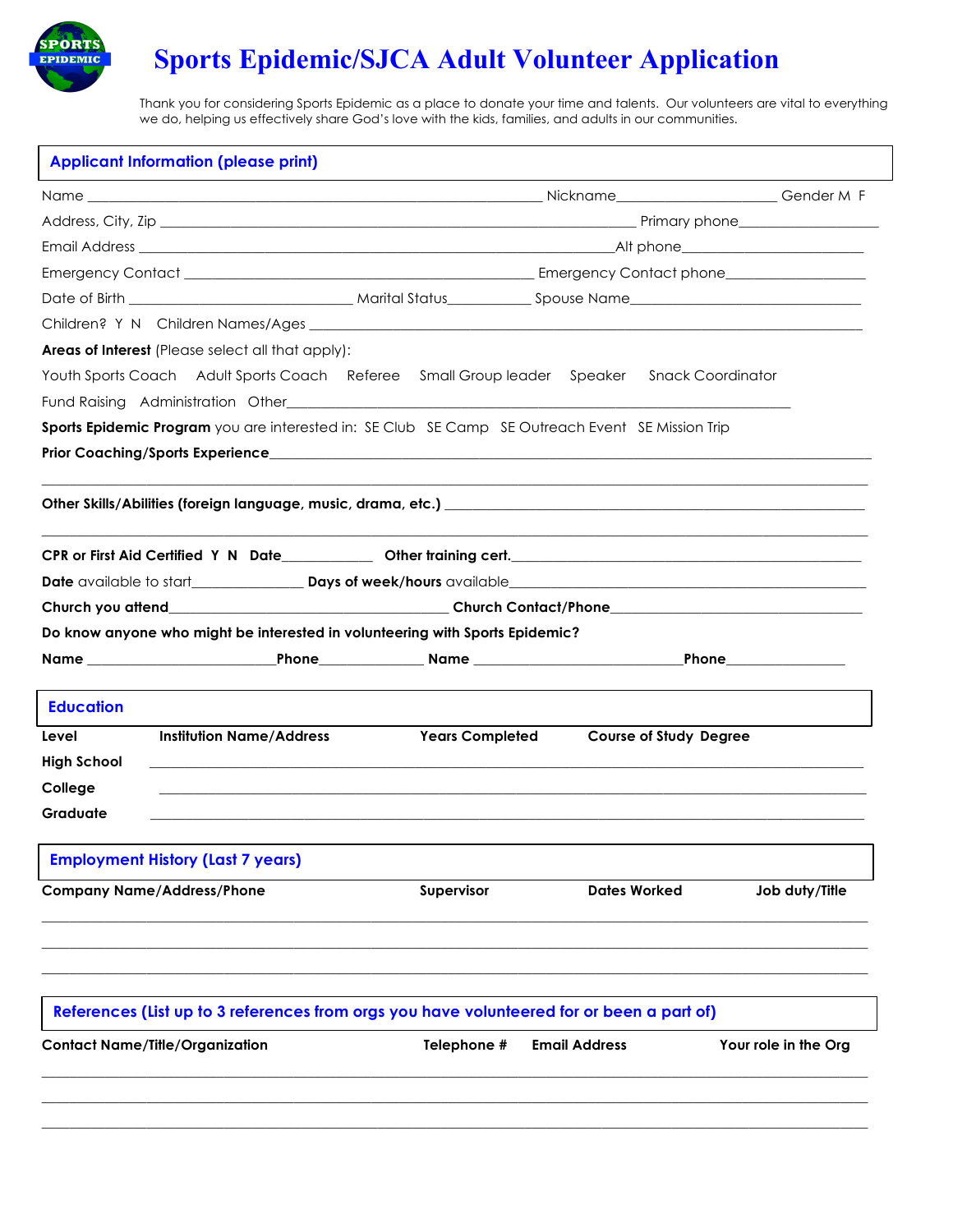

**\_\_\_\_\_\_\_\_\_\_\_\_\_\_\_\_\_\_\_\_\_\_\_\_\_\_\_\_\_\_\_\_\_\_\_\_\_\_\_\_\_\_\_\_\_\_\_\_\_\_\_\_\_\_\_\_\_\_\_\_\_\_\_\_\_\_\_\_\_\_\_\_\_\_\_\_\_\_\_\_\_\_\_\_\_\_\_\_\_\_\_\_\_\_\_\_\_\_\_\_\_\_\_\_\_\_\_\_\_\_\_\_\_\_\_\_\_\_ \_\_\_\_\_\_\_\_\_\_\_\_\_\_\_\_\_\_\_\_\_\_\_\_\_\_\_\_\_\_\_\_\_\_\_\_\_\_\_\_\_\_\_\_\_\_\_\_\_\_\_\_\_\_\_\_\_\_\_\_\_\_\_\_\_\_\_\_\_\_\_\_\_\_\_\_\_\_\_\_\_\_\_\_\_\_\_\_\_\_\_\_\_\_\_\_\_\_\_\_\_\_\_\_\_\_\_\_\_\_\_\_\_\_\_\_\_\_ \_\_\_\_\_\_\_\_\_\_\_\_\_\_\_\_\_\_\_\_\_\_\_\_\_\_\_\_\_\_\_\_\_\_\_\_\_\_\_\_\_\_\_\_\_\_\_\_\_\_\_\_\_\_\_\_\_\_\_\_\_\_\_\_\_\_\_\_\_\_\_\_\_\_\_\_\_\_\_\_\_\_\_\_\_\_\_\_\_\_\_\_\_\_\_\_\_\_\_\_\_\_\_\_\_\_\_\_\_\_\_\_\_\_\_\_\_\_ \_\_\_\_\_\_\_\_\_\_\_\_\_\_\_\_\_\_\_\_\_\_\_\_\_\_\_\_\_\_\_\_\_\_\_\_\_\_\_\_\_\_\_\_\_\_\_\_\_\_\_\_\_\_\_\_\_\_\_\_\_\_\_\_\_\_\_\_\_\_\_\_\_\_\_\_\_\_\_\_\_\_\_\_\_\_\_\_\_\_\_\_\_\_\_\_\_\_\_\_\_\_\_\_\_\_\_\_\_\_\_\_\_\_\_\_\_\_ \_\_\_\_\_\_\_\_\_\_\_\_\_\_\_\_\_\_\_\_\_\_\_\_\_\_\_\_\_\_\_\_\_\_\_\_\_\_\_\_\_\_\_\_\_\_\_\_\_\_\_\_\_\_\_\_\_\_\_\_\_\_\_\_\_\_\_\_\_\_\_\_\_\_\_\_\_\_\_\_\_\_\_\_\_\_\_\_\_\_\_\_\_\_\_\_\_\_\_\_\_\_\_\_\_\_\_\_\_\_\_\_\_\_\_\_\_\_ \_\_\_\_\_\_\_\_\_\_\_\_\_\_\_\_\_\_\_\_\_\_\_\_\_\_\_\_\_\_\_\_\_\_\_\_\_\_\_\_\_\_\_\_\_\_\_\_\_\_\_\_\_\_\_\_\_\_\_\_\_\_\_\_\_\_\_\_\_\_\_\_\_\_\_\_\_\_\_\_\_\_\_\_\_\_\_\_\_\_\_\_\_\_\_\_\_\_\_\_\_\_\_\_\_\_\_\_\_\_\_\_\_\_\_\_\_\_ \_\_\_\_\_\_\_\_\_\_\_\_\_\_\_\_\_\_\_\_\_\_\_\_\_\_\_\_\_\_\_\_\_\_\_\_\_\_\_\_\_\_\_\_\_\_\_\_\_\_\_\_\_\_\_\_\_\_\_\_\_\_\_\_\_\_\_\_\_\_\_\_\_\_\_\_\_\_\_\_\_\_\_\_\_\_\_\_\_\_\_\_\_\_\_\_\_\_\_\_\_\_\_\_\_\_\_\_\_\_\_\_\_\_\_\_\_\_ \_\_\_\_\_\_\_\_\_\_\_\_\_\_\_\_\_\_\_\_\_\_\_\_\_\_\_\_\_\_\_\_\_\_\_\_\_\_\_\_\_\_\_\_\_\_\_\_\_\_\_\_\_\_\_\_\_\_\_\_\_\_\_\_\_\_\_\_\_\_\_\_\_\_\_\_\_\_\_\_\_\_\_\_\_\_\_\_\_\_\_\_\_\_\_\_\_\_\_\_\_\_\_\_\_\_\_\_\_\_\_\_\_\_\_\_\_\_ \_\_\_\_\_\_\_\_\_\_\_\_\_\_\_\_\_\_\_\_\_\_\_\_\_\_\_\_\_\_\_\_\_\_\_\_\_\_\_\_\_\_\_\_\_\_\_\_\_\_\_\_\_\_\_\_\_\_\_\_\_\_\_\_\_\_\_\_\_\_\_\_\_\_\_\_\_\_\_\_\_\_\_\_\_\_\_\_\_\_\_\_\_\_\_\_\_\_\_\_\_\_\_\_\_\_\_\_\_\_\_\_\_\_\_\_\_\_**

### **Your Story**

#### **Your Personal Testimony (How you came to know Jesus)**

#### Why you want to volunteer

### **Statement (Please read carefully before signing)**

#### **Sports Epidemic Statement of Faith**

• The sole basis for our belief is the Bible, which is uniquely God-inspired, without error, and the final authority for living (2 Timothy 3:16-17)

**\_\_\_\_\_\_\_\_\_\_\_\_\_\_\_\_\_\_\_\_\_\_\_\_\_\_\_\_\_\_\_\_\_\_\_\_\_\_\_\_\_\_\_\_\_\_\_\_\_\_\_\_\_\_\_\_\_\_\_\_\_\_\_\_\_\_\_\_\_\_\_\_\_\_\_\_\_\_\_\_\_\_\_\_\_\_\_\_\_\_\_\_\_\_\_\_\_\_\_\_\_\_\_\_\_\_\_\_\_\_\_\_\_\_\_\_\_\_ \_\_\_\_\_\_\_\_\_\_\_\_\_\_\_\_\_\_\_\_\_\_\_\_\_\_\_\_\_\_\_\_\_\_\_\_\_\_\_\_\_\_\_\_\_\_\_\_\_\_\_\_\_\_\_\_\_\_\_\_\_\_\_\_\_\_\_\_\_\_\_\_\_\_\_\_\_\_\_\_\_\_\_\_\_\_\_\_\_\_\_\_\_\_\_\_\_\_\_\_\_\_\_\_\_\_\_\_\_\_\_\_\_\_\_\_\_\_ \_\_\_\_\_\_\_\_\_\_\_\_\_\_\_\_\_\_\_\_\_\_\_\_\_\_\_\_\_\_\_\_\_\_\_\_\_\_\_\_\_\_\_\_\_\_\_\_\_\_\_\_\_\_\_\_\_\_\_\_\_\_\_\_\_\_\_\_\_\_\_\_\_\_\_\_\_\_\_\_\_\_\_\_\_\_\_\_\_\_\_\_\_\_\_\_\_\_\_\_\_\_\_\_\_\_\_\_\_\_\_\_\_\_\_\_\_\_**

- There is one God, eternally existing in three persons Father, Son and Holy Spirit each possessing all the attributes of deity. (Matthew 28:19)
- God created humans to have fellowship with Him, but they defied God by sinfully going their own way. As a result, we need God's saving grace to end our alienation from Him. Salvation comes only through God's grace not human effort - and must be received personally by repentance and faith. (Romans 3:23-26, Romans 5:1)
- Jesus Christ, second Person of the Trinity, born of a virgin, lived a sinless life on earth and voluntarily paid for our sin by shedding His blood and dying on the cross as our substitute. This accomplished salvation for all who receive grace by trusting in Him alone. He rose from the dead and is the only mediator between God and us. He will return to earth for the Church. (John 1:1, Matthew 1:18:25, 1 Corinthians 15:1-8, Acts 1:9-11, Hebrews 9:27-28, 1Thessalonians 4:13-17)
- We believe in the present ministry of the Holy Spirit, by whose indwelling the Christian is enabled to live a godly life. (John 14:15-26; John 16:5-16; Ephesians 1:13-14)
- Love is our priority (Mark 12:28-34, 1 Corinthians 13:1-3,13)

I have read and am in agreement with **Sports Epidemic's Statement of Faith Initial \_**\_\_\_\_\_\_\_\_\_

#### **Sports Epidemic Waiver of Liability, Indemnity, Assumption of Risk and Media Release Agreement (read carefully & sign)**

*Waiver: In consideration of permission to use, today and on all future dates the property, facilities, and services used by Sports Epidemic (SE) to include St John's Christian Academy (SJCA), I, on behalf of myself, my heirs, personal representatives, or assigns, do hereby release, waive, discharge, and agree not to sue, SE or SJCA, its directors, officers, employees, volunteers, independent contractors, agents and as applicable, owners and lessors of premises on which the activity takes place from liability from any and all claims arising from the ordinary negligence of SE or SJCA or any of the aforementioned parties. This agreement applies to 1) personal injury (including death) from accidents or illnesses arising from volunteer support to SE activities including, but not limited to, sports activities, meetings, and events, and individual use of facilities, premises, or equipment; and to 2) any and all claims resulting from the damage to, loss of, or theft of property.*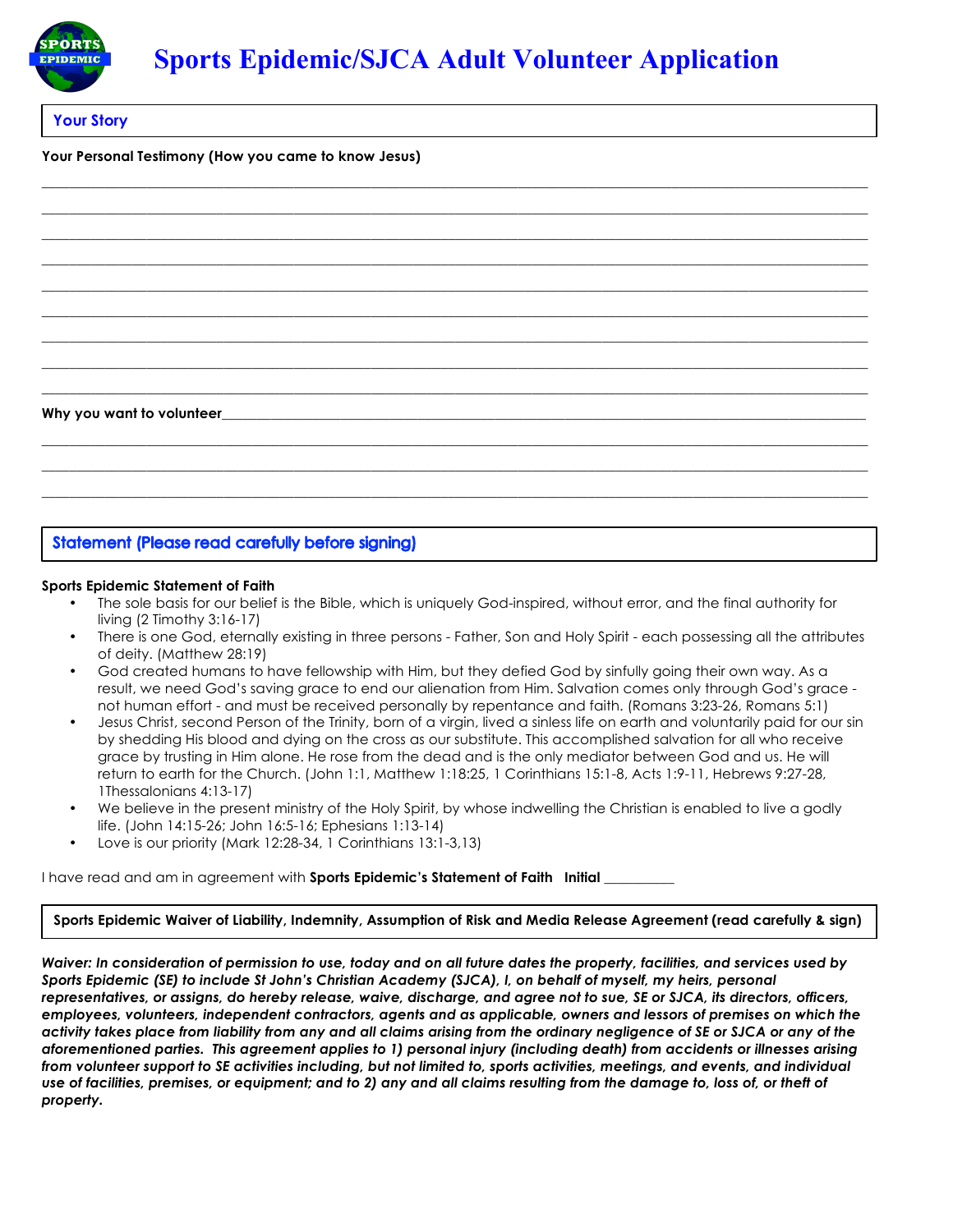

## **Sports Epidemic/SJCA Adult Volunteer Application**

*Indemnification and Hold Harmless: I agree to HOLD HARMLESS AND INDEMNIFY SE and SJCA from all claims resulting from negligence and to reimburse them for any expenses incurred by SE or SCJA in investigating and defending a claim or suit if my claim is withdrawn, or to the extent a court or arbitration determines that SE or SJCA is not responsible for the injury or loss.*

*Assumption of Risks: Physically activity, by its very nature, carries with it certain inherent risks that cannot be eliminated regardless of the care taken to avoid injuries. SE conducts various sports activities to include, but not limited to, flag football, soccer, basketball, kickball, softball, ultimate Frisbee, volleyball, walking, jogging and running. Some of these involve strenuous exertions of strength using various muscle groups, some involve quick movements involving speed and change of direction, and others involve sustained physical activity, which places stress on the cardiovascular system. The specific risks vary from one activity to another, but in each activity the risks range from 1) minor injuries such as scratches, bruises, and sprains to 2) major injuries such as loss of sight, joint or back injuries, concussions, and heart attacks to 3) and catastrophic injuries including paralysis and death. I have read the previous paragraphs and I know the nature of the activities of SE, I understand the demands of those activities relative to my physical condition and skill level, and I appreciate the types of injuries, which may occur as a result of activities made possible through SE. I attest that I am in good health and have no physical conditions that affect my ability to provide volunteer support in sports activities, and a medical practitioner has not advised me otherwise. I hereby assert that participation is voluntary and that I knowingly assume all such risks. In connection with any injury or other medical conditions I may experience while supporting a SE activity, I consent to be removed and authorize medical personnel, in their discretion, to address whatever medical issues they deem necessary. I further agree that I will be fully responsible for payment of any and all medical services, ambulance transport service, and treatment rendered to me. I have received and read the Sports Epidemic Concussion Awareness and Safety Recognition Program Guide found on Sports Epidemic's website (www.sportsepidemic.org).* 

*Media Release: I hereby authorize SE and SJCA to use, reproduce, distribute, display, and to license others to use, reproduce, distribute, and display, my image, and photograph, as well as any video, digital, or audio recording or reproduction, in connection with external and internal communications for the sole purpose of advancing SE and SJCA Programs. I acknowledge and consent that registration will allow SE and SJCA to obtain access to personal information regarding me.* 

*Acknowledgement of Understanding: I have read this Waiver of liability, Indemnification, Assumption of Risk and Media Release agreement and fully understand its terms. I acknowledge that I am signing freely and voluntarily and intend my signature to signify a complete assumption of the inherent risks of my volunteer support or observation of SE activities to the greatest extent allowed by law.*

I certify that the information in this application is accurate and complete. I understand that omission, misrepresentation or falsification of any information is grounds for withdrawal of any volunteer opportunities. I give Sports Epidemics permission to contact previous employers, church/volunteer organization related contacts, and personal references and agree to release Sports Epidemic and all persons, companies, or corporations supplying such information from all liability or responsibility.

*Signature\_\_\_\_\_\_\_\_\_\_\_\_\_\_\_\_\_\_\_\_\_\_\_\_\_\_\_\_\_\_\_\_\_\_\_\_\_\_\_\_\_\_\_\_\_\_\_\_\_\_\_\_ Date\_\_\_\_\_\_\_\_\_\_\_\_\_\_\_\_\_*